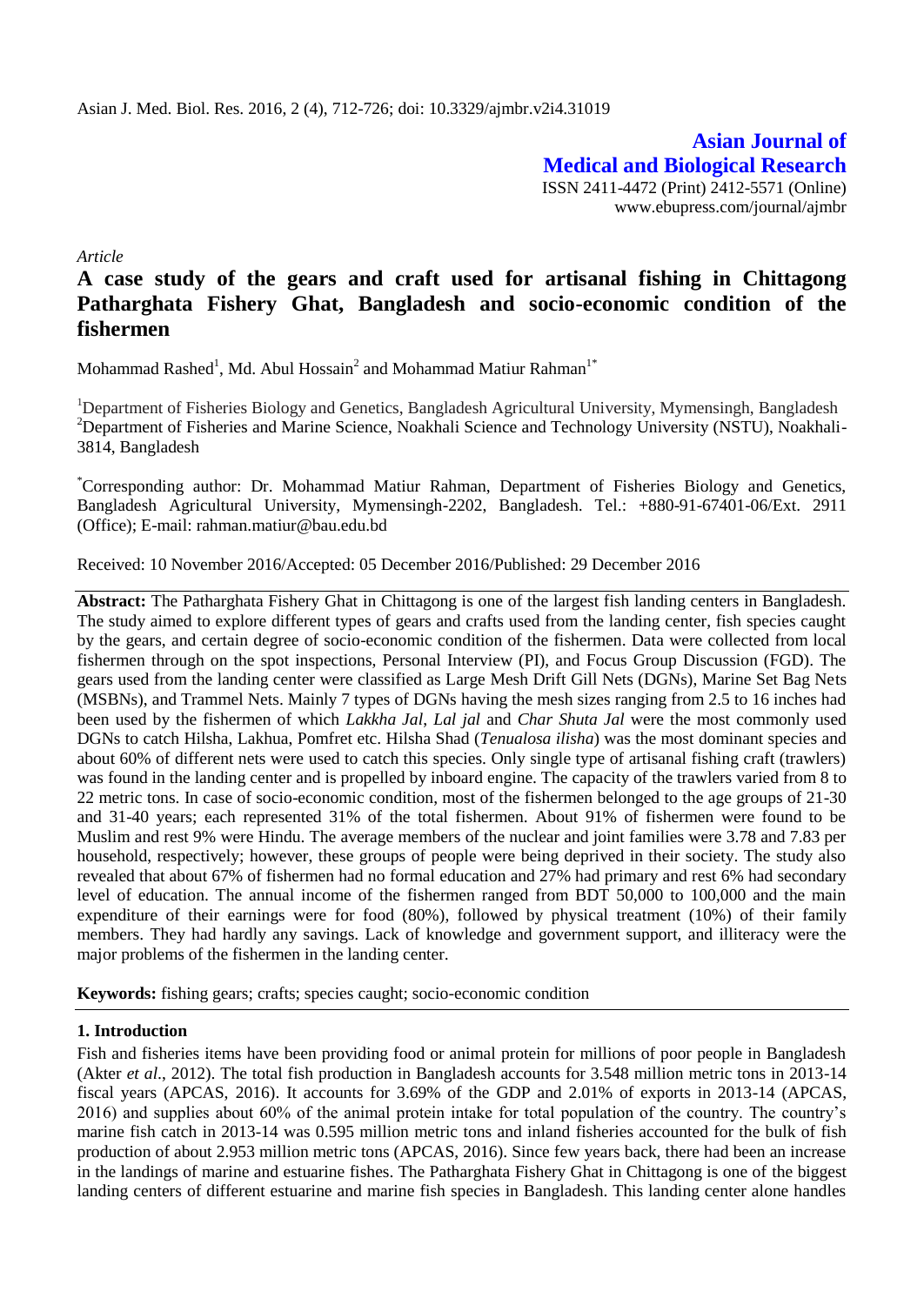more than 90% of the total fish landed in Chittagong. The landing center has four fish landing points. While one point is operated by the Chittagong City Corporation, the other three are leased by the Chittagong Port Authority to private parties. The fishermen of the Ghat mainly catch fish from the major four fishing grounds of the Bay of Bengal. These are South Patches, South of South Patches, Middle Ground and Swatch of no Ground. Different types of fishing gears are found in the landing sites which are used to catch different types of estuarine and marine species. Fishing gear is any form of equipment, implement, tool or mechanical device used to catch, collect or harvest fish. The principal categories of fishing gears that are traditionally used in Bangladesh can be categorized as the following: fishing nets, fishing traps, hooks and lines, wounding gears and fish aggregation device (Chakraborty *et al*., 1995). Various types of materials are used to make these fishing gears include netting, twine, plastic structural and fasteners, clips and swivels, ropes, steel wire ropes, combination wire ropes, purse rings, polyester, polyethylene, nylon, cotton, polypropylene, mixed fibers, floats and sinkers, bamboo, wood etc. (Hameed and Boophendranath, 2000). In this landing center, various types of fishing nets are found which are used for catching fish. But it is unfortunate that there is no actual data on the types and specification of those nets. Specific types of crafts are needed to regulate specific nets for proper handling. The data on the specification of gears would make it easier for the local authority in making policy for effective fishing without harming fisheries resources.

In case of fisheries resources, fisherman is one the most important components. Many fishermen are involved in catching fish in Bangladesh. Greater percentages of them are inland fishermen and the rest are dependent on the marine fisheries sector. Socio-economic condition of the fishermen is of great importance for knowing their actual condition. The socio-economic aspect describes the status of income, expenditure, housing condition, health and sanitation, education, family structure and other economic condition. Some of the most commonly used factors in the assessment of livelihood security included household income and expenditure, expenditure spent for food, adequacy of food taken, household structure and facilities, access to drinking water and sanitation, and other basic needs of farm household. For planning, decision making and developing the fisheries sector, it is necessary to know the socio-economic condition of the related people. Besides the socio-economic condition of the fishermen and intermediaries of this sector are also changing day by day. For this reason it is necessary to know the present socio-economic condition of the fishermen and intermediaries. Compared to inland fewer studies have been done on the socio-economic status of the fishermen of marine areas of Bangladesh. Because of inadequate research data there is still huge gap in between actual condition and various policies taken on this field. A study has pointed out that the fishermen are dissatisfied with their meagre income and arguably describe it as a story of untold misery (Alam *et al*., 2007). Many other researchers have identified rural power structure and local politics and government leasing system as sources of all conflict (Ghani *et al*., 2008; Bennet and Chattermoul, 1998; Bob, 1996). Hussain (2010) found that majority of the participants were not satisfied with their current income and a significant number of them want to change their occupation. Another study reveals some social aspects of a special group of fishing people i.e. fishermen of Moheshkhali Island, as for instance, their indigenous knowledge of fishing, religious belief, rituals, trading and marketing system of fishes etc. and to some extent explores the exploitation of the fishermen by the boat owners (Uddin, 2000). The dissatisfaction comes due to the deprivation of the society. As stated earlier more than 90% of marine fishes are landed in the Ghat only because of the untiring work of the fishermen. So, it is important to understand how they are living, what is their family background, how the policies are affecting their livelihood. The study of the socio-economic condition of the fishermen of the Patharghata Fishery Ghat will demonstrate the occupational status, annual income, educational status, health facilities, family size and type, sources of income, sanitary facilities and electricity facilities etc. Hence, some policy guidelines can be established to combat the challenges and promote their general well-being.

#### **2. Materials and Methods**

The study was carried out from January to February 2015 and the primary data were collected through direct survey using questionnaires prepared for the purpose. The fishermen of the study area were asked questionnaire query to get rational answers. The secondary data were collected from literature review and related articles. Local authority in fisheries sector supplied some information; however, those were not adequate.

The primary data had been collected from Chittagong fishing harbor, the Patharghata Fishery Ghat, Kotuali Thana, Ikbal Road, Chittagong (Figure 1). This is the biggest fish landing center in Chittagong. These fishermen when asked about the gears and crafts and their socio-economic conditions, they were able to understand the questions and answered accordingly. More than 50 fishermen were interviewed during the data collection procedure. Care was taken so that respondents did not work for same company or boat owners. Also, when interview of the fishermen and/or boat sailors were done it was ensured that they were not with their employer.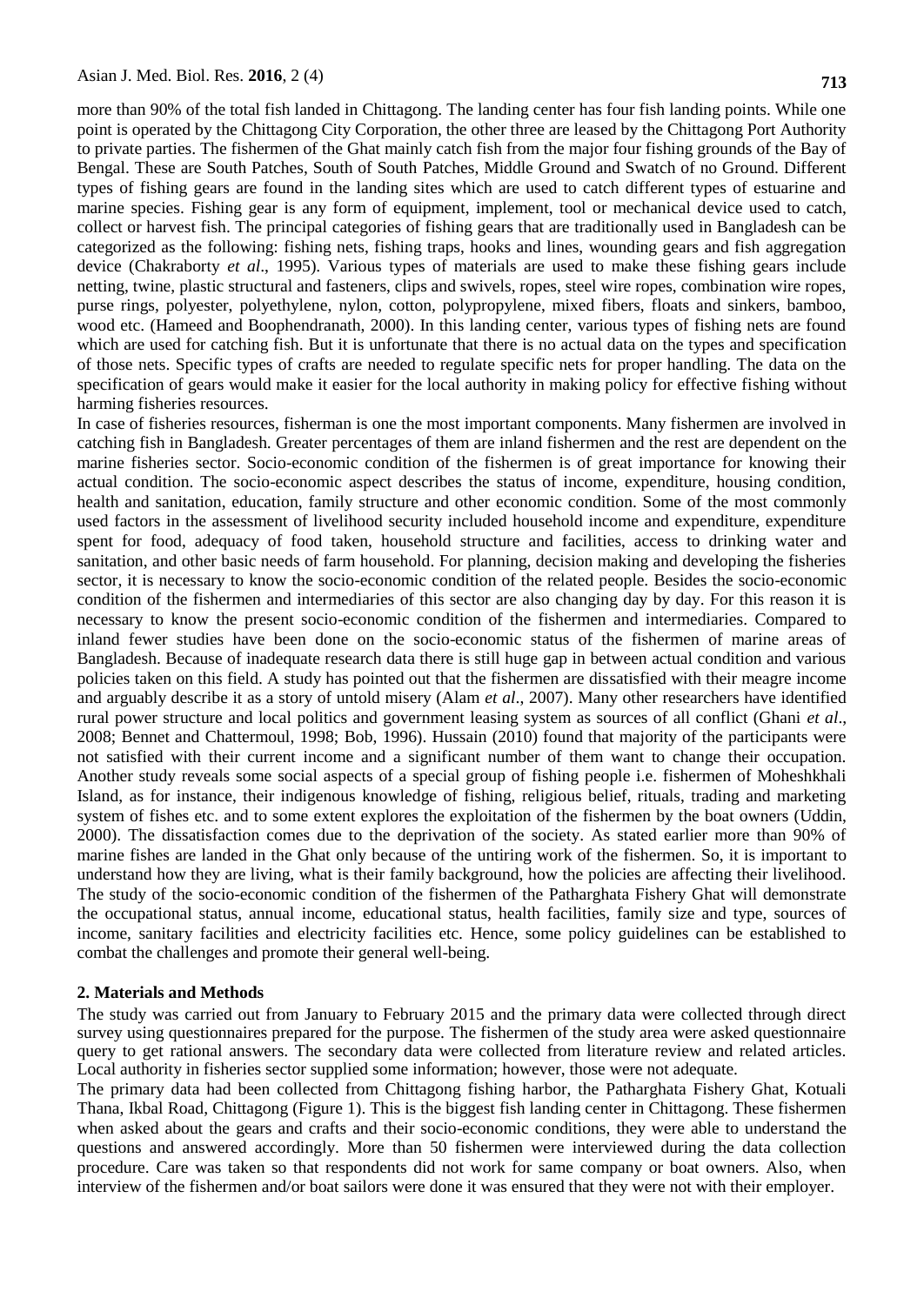Questionnaires had been designed on the basis of the objectives of the study. During interview, the new information, when came up, was accepted and further modifications was brought to get the final questionnaire pattern. The sequences of the questions had been in the form that the fishermen felt comfortable while answering. Both open and closed system questions had been attached to the questionnaires. Pilot survey had been conducted to determine the efficiency of the questionnaires. For obtaining detail information about the socio-economic conditions of the fishermen, the data of the parameters such as sex, age group, religion, fishermen from different districts, marital status, family type, number of family members, housing condition, electricity facilities, education level of fishermen, alternative occupation, annual income, annual expense, area of expenses, and savings etc. were collected. The key informants who were interviewed include inspector of the locality and the boatmen of the fishing boats. The interviews were based on the objectives of the study related to different types of fishing gears and crafts, materials, fish species caught, operation, carrying capacity and the socio-economic condition of the fishermen.

#### **3. Results**

Result has been divided into two sections: one is about the types of gears and craft used in the Patharghata Fishery Ghat and another is about the socio-economic condition of the fishermen. The types of fishing gears used varied according to the types of fishing operation and target species. In case of socio-economic condition, the study focused on personal information and way of living of the fishermen including income and expenditure.

#### **3.1. Fishing gears and crafts**

Based on fish species caught, their compositions and mode of operation, there were mainly three types of nets found to be operated from fishery Ghat and were mainly used in the estuary and occasionally in open sea. These were Large Mesh Drift Gill Net (DGN), Marine Set Bag Nets (MSBN) and Trammel Nets. In case of fishing craft, there was mainly single type of fishing craft found in the Ghat which was called fishing boat or only boat.

#### **3.1.1. Large Mesh Drift Gill Nets (DGNs)**

Large Mesh Drift Gill Nets were the most common type of nets found in the Ghat. Various types of nets comprise this group which varied in mesh size, depth, length and catch composition of the species. Among them Lakkha Jal, Lal Jal and Char Shuta Jal are the most frequently used DGNs in the Ghat.

#### **3.1.1.1. Lakkha Jal**

*Lakkha Jal*, the 60 inches cotton twine net is named after the main species caught Lakhua (Figure 2C). The length and width of the net is 5000 m and 12 m, respectively having mesh size of 12-16 inches. About 6.35-7.26 metric tons of Lakhua fish are harvested by this net during off season; whereas, 18.14-27.22 metric tons and 90.72 metric tons are caught during moderate and peak season, respectively. The net is placed in the open sea in drifting condition for about 5 to 6 hours. The placement requires only one hour but the hauling of the net requires more than 10 hours. Usually, 20-22 fishers are needed to operate the net. Besides Lakhua various types of other species such as Lined Silver Grunter, John's Snapper, Talang Queenfish, Mangrove Red Snapper etc. are also caught by the net (Table 1).

#### **3.1.1.2. Lal Jal**

Another important type of DGN is *Lal Jal* which is made of red cotton twine (Figure 2A). The length and width of the net is 10000 m and 15 m, respectively with the mesh size of 4 to 8.5 inches. The catch per haul of the net is up to 100 tons during peak season. About 22 men are needed to operate the net. The placement of the net requires more than one hour and the hauling needs more than ten hours. The main target species of the net is Hilsha Shad (*Tenualosa ilisha*). But various types of other species i.e., Indian Mackerel, Chinese Pomfret, Moon fish, Ribbon fish, Goatee Croaker, and Bombay Duck etc. are also caught by the net (Table 1).

#### **3.1.1.3. Char Shuta Jal**

*Char Shuta Jal* is the most effective DGN for harvesting Hilsha fish. It is one of the largest nets found in the Ghat and made up of white twine. The length of the net is usually 10000 m whereas width is only 12 m having mesh size of 2.5 to 3 inches (Figure 2D). The placement and hauling time are as same as *Lal Jal*. The catch per haul of the net is more than 90.72 metric tons during peak season. About 18-20 men are engaged in operating the net. Besides Hilsha the fish species caught by this net are shown in Table 1.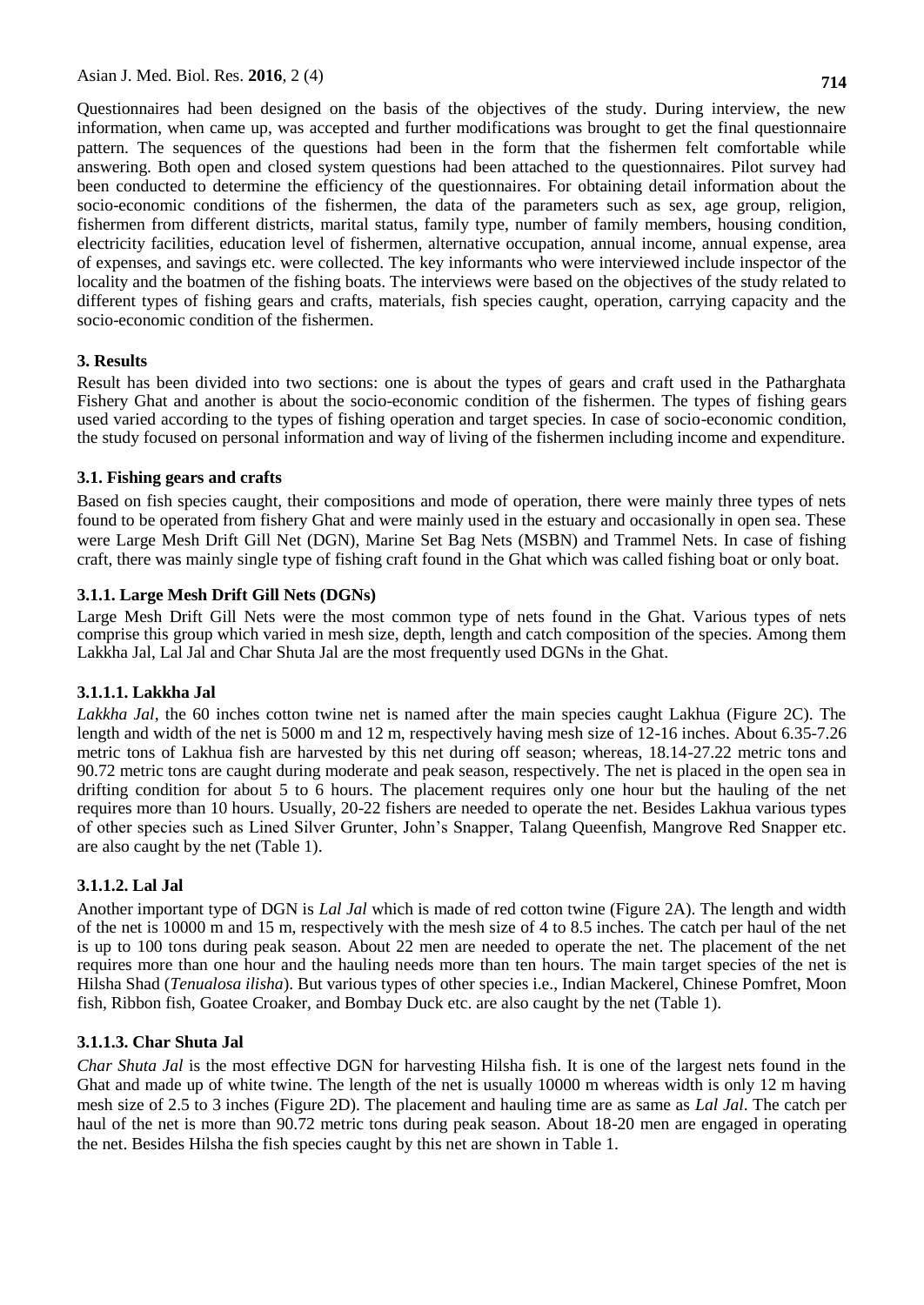## **3.1.1.4. Vasha Jal**

*Vasha Jal*, a rectangular shaped net made of white cotton twine is used mainly to catch Hilsha Shad (*T. ilisha*). 'Vasha' means floating which indicates that it is used in the surface layer of water body. It is 42-45 m long and 20-25 m width having a mesh size of 4-4.5 inches. Generally five to six fishermen are needed to handle this net (Table 1). This net is mainly used in comparatively small sized fishing boats. Besides Hilsha fish some other species, such as Croakers and Pomfrets are also caught by this net.

## **3.1.1.5. Ton Jal**

*Ton Jal* is another Hilsha fish catching net which is smaller than *Vasha jal* and made up of cotton twine. It is 12- 15 m long with the depth of 7-10 m having mesh size between 2.5 and 3 inches. Generally small sized Hilsha are caught by this net. In Hilsha boats, usually, more than one net is operated from a fishing boat. Roughly three to four fishermen are required to operate the net. It is mainly used in the estuarine region. Rita (*Rita rita*), Bata (*Liza subviridis*) and Opal fish (*Bembrops caudimacula*) are also caught by this net.

## **3.1.1.6. Illish Jal**

*Illish Jal*, named after the prime species caught, the special type of net that is used mostly for catching hilsha fish (Figure 2B). The net is made up of nylon rope, polypropylene or polyamide monofilaments. This net is one of the largest nets found in the Ghat with the length and width of about 1250-2500 m and 10-25 m, respectively. The mesh size is medium in comparison to *Vasha jal* and *Ton Jal*, ranging between 3 and 3.5 inches (Table 1). Floats and sinkers are used so that the net can be drifted in the water column and gills of Hilsha fish are trapped into the mesh of the net. The number of fishers required to operate this net are 7-10 per net. Construction cost of this net is 25, 00,000 to 30, 00,000 BDT having a life span of 7 to 15 years. The net is operated from the boat and generally used throughout the whole year except the fish banning period.

## **3.1.1.7. Maitta Jal**

*Maitta Jal* or *Maitya Jal* is another type of drift gill net used mainly to catch *Maitya* fish, commonly called Indian Mackerel (*Rastrelliger kanagurta*). Some other fish species are also harvested by the net namely Churi or Smallhead Hairtail (*Eupleurogrammus muticus*) and *Chotpoti* fish. The length of the net is about 2000 meter and width is 16 m having mesh size ranging from 4 to 4.15 inches. Net material is made of polyamide monofilaments and nylon rope or cotton twine. Usually, 6-8 persons are needed to operate the net.

## **3.1.1.8. Hangor Jal**

Hangor Jal is a long net used in the drifting condition and its one edge is attached to the boat. As the name expresses, the net is used to catch hangor (sharks). The net ranges from 2500 to 3000 m in length and 12 m in width having bigger mesh size of 12 inches. Generally 15 to 20 fishers are required to handle the net (Table 1). Although mainly Starspotted Smooth hound shark (*Mustelus manazo*) is expected to be caught by this net because of its economic value, but various types of other sharks species including Lakhua (*Leptomelanosoma indicum*), Mud Skate (*Rhina ancylostoma*), Leopard Stingray (*Hamantura uarnak*), and Bluespotted Stingray (*Dasyatis kuhlii*) etc. are also caught by this net.

## **3.1.1.9. Moda Jal**

This type of net is prepared by the wide cotton twine with the mesh size of maximum 12 inches. Mainly two types of fish such as Lined Silver Grunter (*Pomadasys hasta*) and Lakhua (*L. indicum*) are caught by the net. The length of the net varies from 400-500 m and width 12 m. Generally, 10-15 people are needed to manage the net.

## **3.1.2. Trammel Net**

Trammel nets are also called trap net or three layered pocket nets. Trammel nets are three paneled bottom set gill nets with outer 1.8 m panels of large meshes (10.43 inches) and an inner loose 2.25 m panel with small mesh (1.97 inches). These nets are operated by using an 8-10 m long, open wooden dinghy-type, nonmechanized sail boat. Trammel nets are specialized bottom gill nets placed at sea bottom with the help of sinks and floats. There are mainly two types of trammel nets, called *Pondora Jal* and *Tong Jal* which were found in the Fishery Ghat.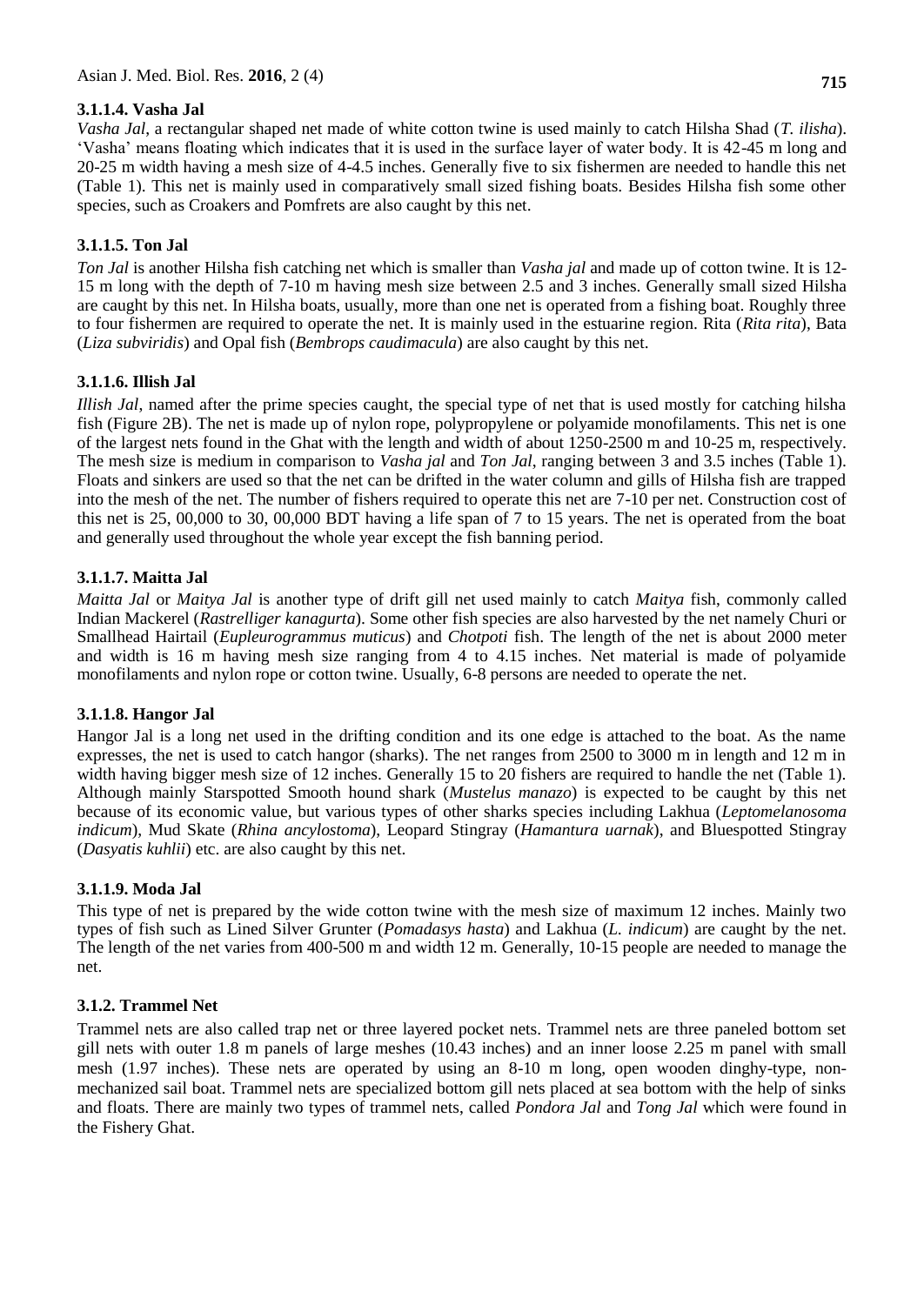

**Figure 1. Map of study area.**



**Figure 2. Major four types of nets, (A) Lal Jal, (B) Illish Jal, (C) Lakkha Jal, (D) Char Shuta Jal**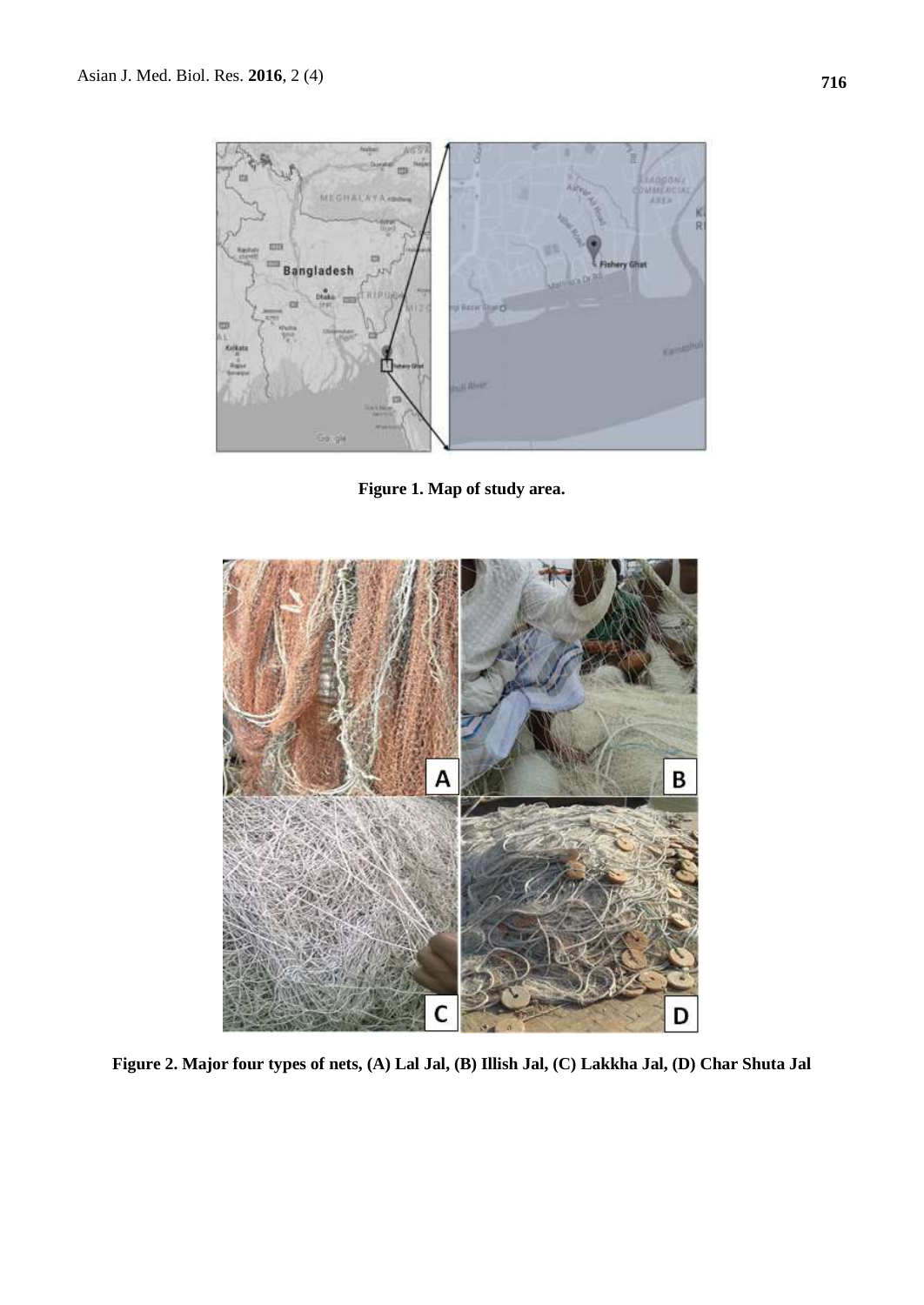

**Figure 3. Seasonality map of different nets.**



**Figure 4. Fishing crafts found in The Patharghata Ghat, Chittagong.**



**Figure 5. Age group of fishermen.**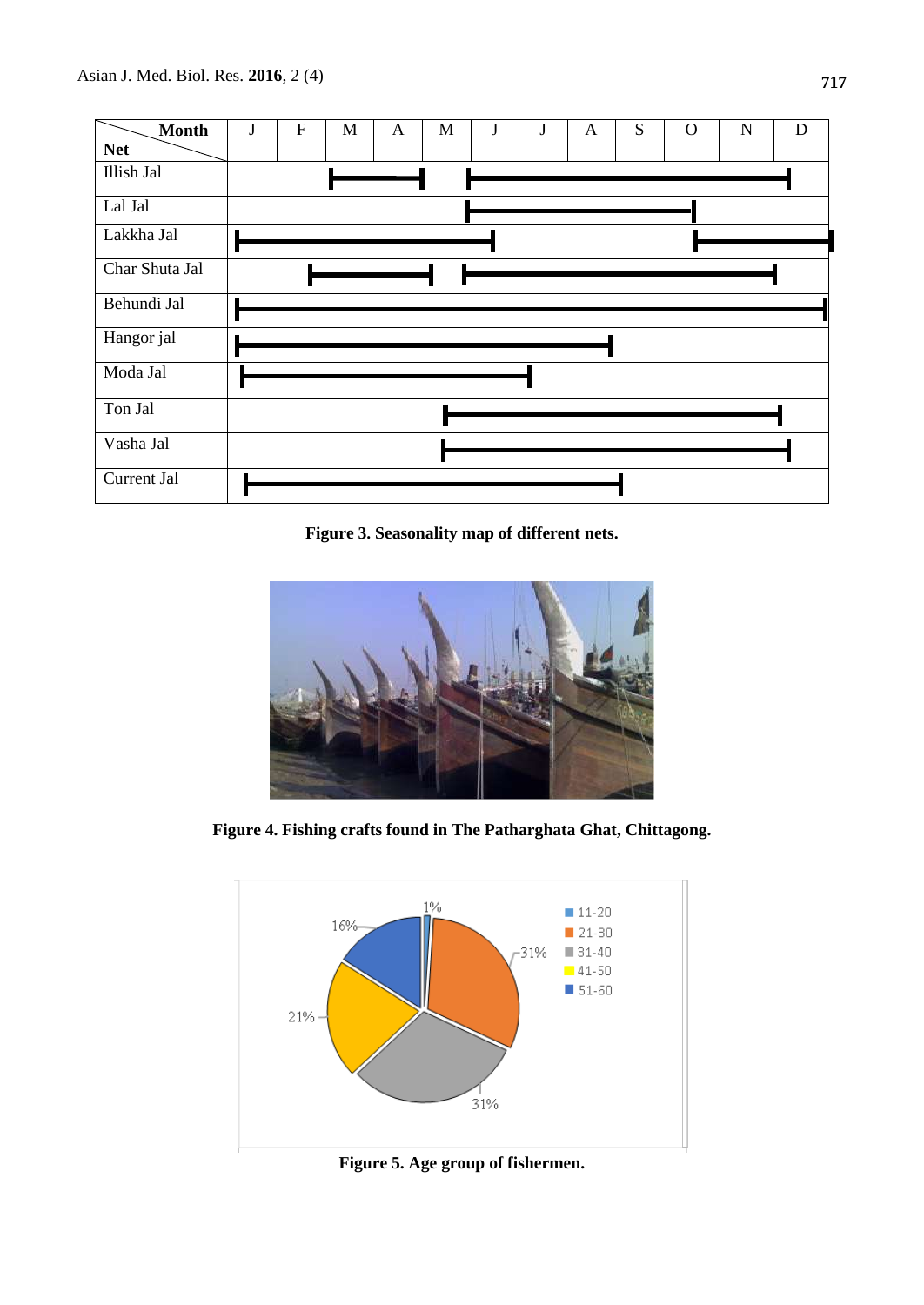

**Figure 6. Fishermen from different districts.**



**Figure 7. Level of education.**



**Figure 8. Electricity facilities.**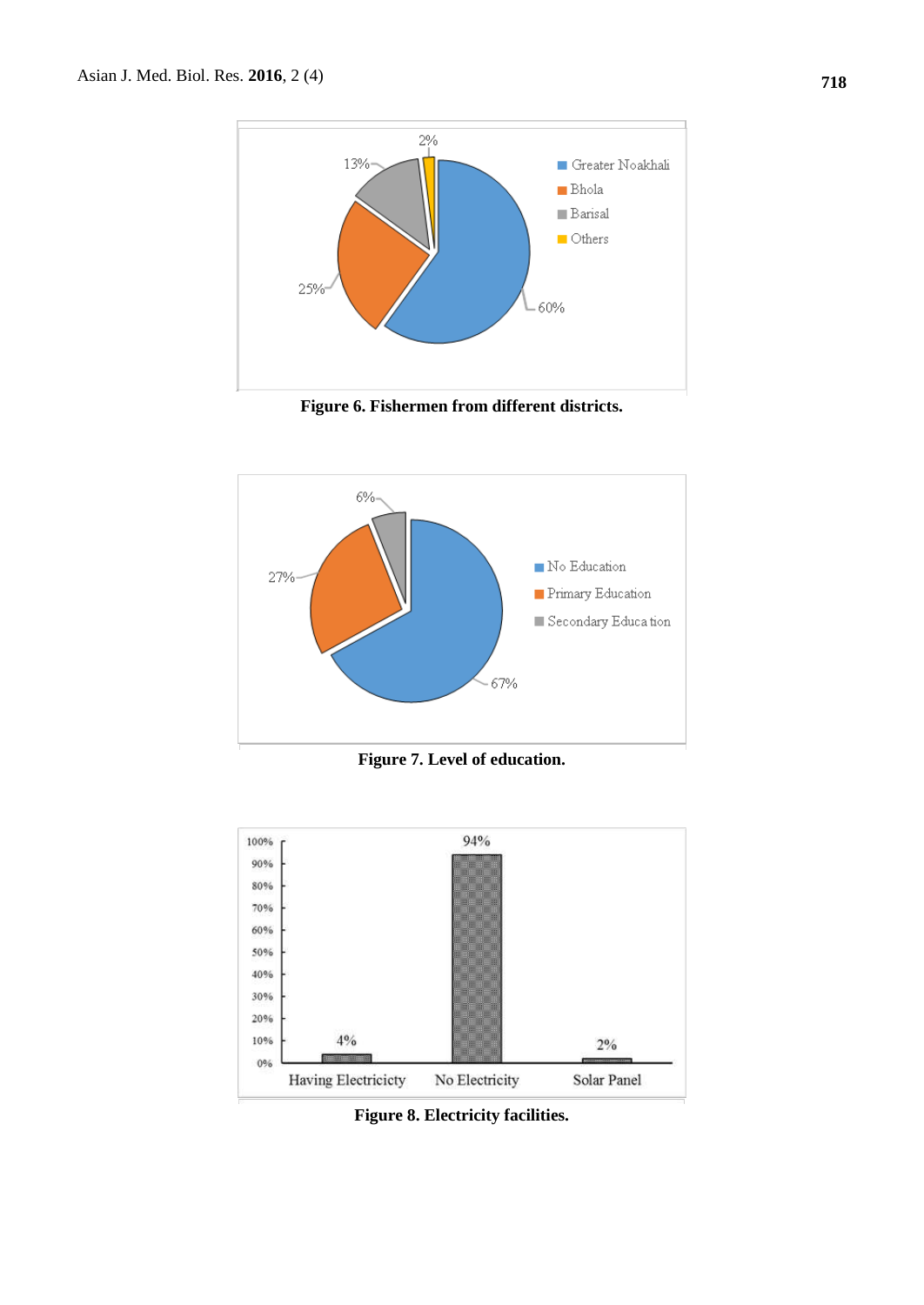

**Figure 9. Area of expenses.**

|  |  | Table 1. Different types of net found in the Patharghata Fishery Ghat, Chittagong. |  |
|--|--|------------------------------------------------------------------------------------|--|
|  |  |                                                                                    |  |

| Different nets based<br>on their operation | Net Local<br>name     | Mesh size<br>(inches)  | No. of<br>fishermen<br>needed for<br>handling | Species caught*                                                                                                                                                                                                                |
|--------------------------------------------|-----------------------|------------------------|-----------------------------------------------|--------------------------------------------------------------------------------------------------------------------------------------------------------------------------------------------------------------------------------|
| Large Mesh Drift<br>Gill Nets (DGNs)       | Lakkha Jal            | $12 - 16$              | 15-20                                         | Lakkha/Lakhua, Datina, Ranga Chokkha, Chapa,<br>Modhu Guizza, Med Gada/Medha, Chembali, koral,<br>Ranga Koi, Hangor, Kamot, Haush, Maitta, Tuna<br>Machh                                                                       |
|                                            | Lal Jal               | $4 - 8.5$              | $3-4$                                         | Illish, Maitta, Rupchanda, Tekhchanda, Gorachanda,<br>Akali Chanda, Churi, Poa, Tak Chanda, Ranga Koi,<br>Chulerdandi, Loittya, Hangor,, Kamot, Haush,<br>Choukka Hangor, Talia, Burum Maitta, Shurma<br>Maitta, Rocket Maitya |
|                                            | Char Shuta<br>Jal     | $2.5 - 3$              | $15 - 20$                                     | Illish, Maitta, Rupchanda, Tekhchanda, Gorachanda,<br>Akali Chanda, Churi, Poa, Tak Chanda, Ranga Koi,<br>Chulerdandi, Loittya, Hangor,, Kamot, Haush,<br>Choukka Hangor, Talia, Burum Maitta, Shurma<br>Maitta, Rocket Maitya |
|                                            | Vasha Jal             | $4 - 4.5$              | $5-6$                                         | Illish                                                                                                                                                                                                                         |
|                                            | Ton Jal               | $2.5 - 3$              | $3 - 4$                                       | Illish, Rita, Bata, Chepta Bailla                                                                                                                                                                                              |
|                                            | Illish Jal            | $3 - 3.5$              | $7 - 10$                                      | Illish                                                                                                                                                                                                                         |
|                                            | Maitta Jal            | $4 - 4.15$             | $6 - 8$                                       | Maitta, Churi, Chotpoti                                                                                                                                                                                                        |
|                                            | Hangor Jal            | 12                     | $15-20$                                       | Hangor, Kamot,<br>Lakkha/Lakhua,<br>Titamarmari,<br>Haush, Saplapata                                                                                                                                                           |
|                                            | Moda Jal              | 12                     | $10 - 15$                                     | Datina, Lakkha/Lakhua                                                                                                                                                                                                          |
| <b>Trammel Net</b>                         | Pondora Jal           | 1.5                    | $6 - 8$                                       | Chulardandi                                                                                                                                                                                                                    |
|                                            | Tong Jal              | $3-4$                  | $1 - 2$                                       | Illish                                                                                                                                                                                                                         |
| <b>Marine Set Bag</b><br>Nets (MSBNs)      | Behundi/<br>Bendi Jal | <b>Not</b><br>definite |                                               | Loiittya, Chingri, Poa                                                                                                                                                                                                         |

\*Encyclopedia of Flora and Fauna of Bangladesh-Marine Fishes, 2009. Asiatic Society of Bangladesh.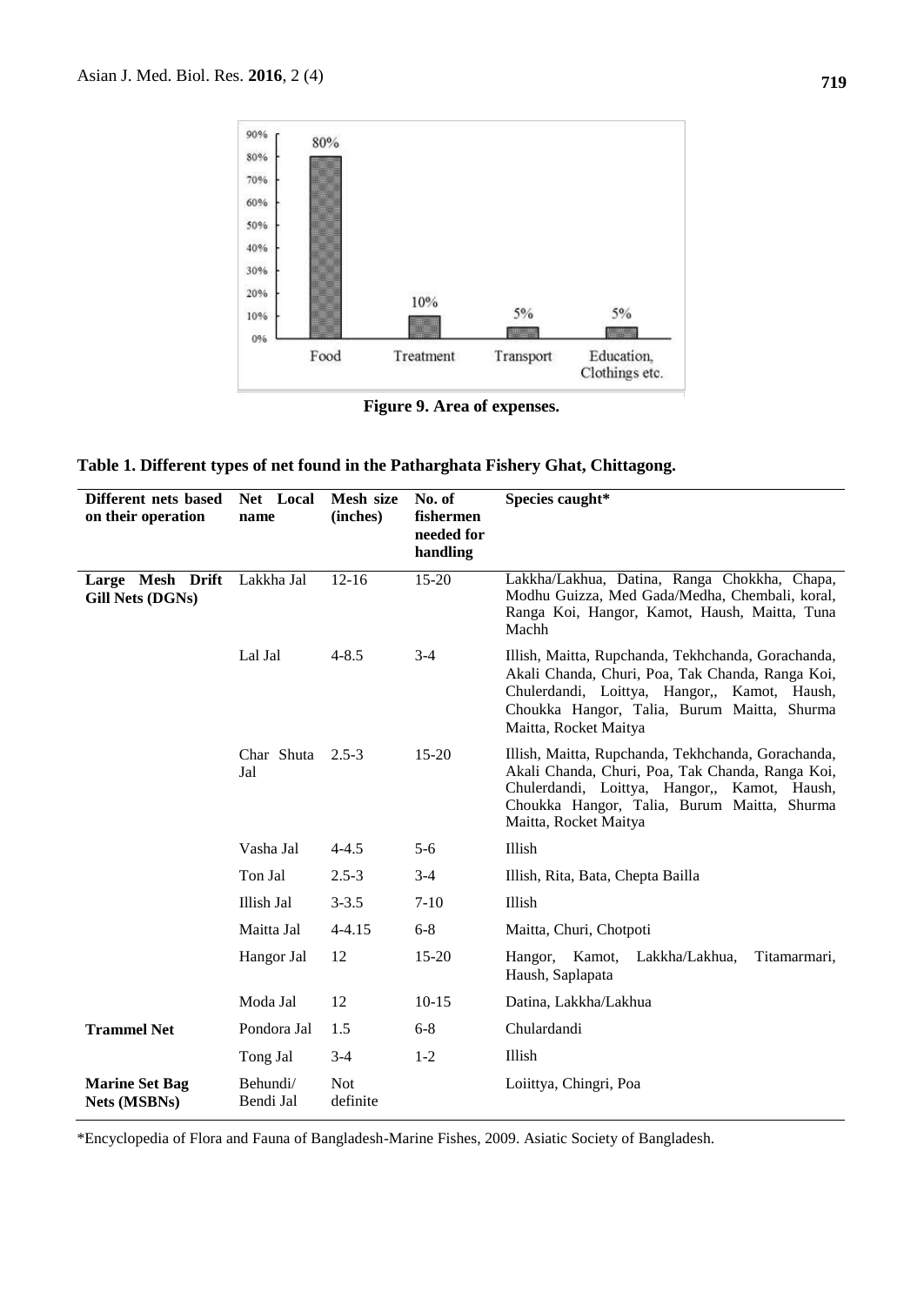#### **Table 2.The Specifications of Longlines.**

| <b>Fishing</b><br>Length |         | <b>Operating</b> |                  | <b>Main targeted Species</b> |                         |  |
|--------------------------|---------|------------------|------------------|------------------------------|-------------------------|--|
| Gear                     | (Meter) | Depth (Meter)    | Local Name*      | <b>English Name</b>          | <b>Scientific Name*</b> |  |
| Longlines                | 15-60   | $10-30$          | SadaPoa          | Donkey Croaker               | Pennahia anea           |  |
|                          |         |                  | Kala Datina      | <b>Black Spotted</b>         | Protonibea              |  |
|                          |         |                  |                  | Croaker                      | diacanthus              |  |
|                          |         |                  | Lambu, BoroPoa   | <b>Bronze Croaker</b>        | <i>Otolithoides</i>     |  |
|                          |         |                  |                  |                              | biauritus               |  |
|                          |         |                  | <b>RupaliPoa</b> | Belanger's Croaker           | Johnius belangerii      |  |
|                          |         |                  | Kata Machh       | Threadfin Sea                | Arius arius             |  |
|                          |         |                  |                  | Catfish                      |                         |  |
|                          |         |                  | Moschh           | River Catfish                | Arius jatius            |  |
|                          |         |                  | Kala Poa         | Sin Croaker                  | Johnius dussumieri      |  |

\*Encyclopedia of Flora and Fauna of Bangladesh-Marine Fishes, 2009. Asiatic Society of Bangladesh.

#### **Table 3.The annual income of different fishermen.**

| <b>Fishermen Type</b> | Percentage $(\% )$ | <b>Annual Income (Taka)</b> | <b>Annual Expenses (Taka)</b> |
|-----------------------|--------------------|-----------------------------|-------------------------------|
| Main Fishermen        | 80                 | 50,000-70,000               | 50,000-60,000                 |
| Sub Boatmen           |                    | 70,000-1,00,000             | 70,000-90,000                 |
| Main Boatmen          |                    | >1.00.000                   | 0.000                         |

### **3.1.2.1. Pondora Jal**

*Pondora Jal* is not so extensively used compared to other nets. The length and width of the net are 350 m and 8 m, respectively. The mesh size is very small which varies within 1.5 inches. Small sized fishes and shrimps are harvested by the net. Typically, 6-8 fishers are needed to operate the net.

### **3.1.2.2. Tong Jal**

Tong Jal is very small type of net which has a length of only 10 m and width of 6 m. The mesh size of the net is 3 to 4 inches. This net is mainly used in estuarine river. Only 1-2 men can operate the net. This net is also used to catch medium sized Hilsha Shad.

#### **3.1.3. Marine Set Bag Nets (MSBNs)**

Marine set bag nets (MSBNs) are pocket type net having large mouth and narrow tail. Mesh size of the net also becomes smaller gradually from head to tail. Nets are kept fixed in one place in favor of current for 5 to 6 months by using bamboo and wooden pillars. The fishermen stay in the fishing place with their boats and collect fish time to time from the nets. Locally the nets are called *Behundi Jal* with the length ranging from 8 to 40 m, mouth opening of 5 to 30 m, and cod end mesh size of 12-25 mm. MSBNs are used by both mechanized and non-mechanized crafts. Generally the non-mechanized boats use smaller MSBNs and vice-versa. Most of the fish and shrimp species caught by MSBN are pre-adults and adults. Loitya (Bombay duck), Chingri (Shrimp), Poa (Goatee Croaker) are commonly harvested species by this type of net.

#### **3.1.4. Some less commonly used nets**

There are some other types of nets which are less importantly used in the Fishery Ghat mainly as side nets in the boats. The mesh sizes of these nets are not definite but their efficiencies are very high.

#### **3.1.4.1. Current Jal**

These nets are made up of nylon twine with the average length and width of about 25 m and 5 m, respectively. The mesh size of this net is very small but elasticity is high. Therefore, various sizes of fishes such as Hilsha (*T. Ilisha*), Nailya (*Dussumieria acuta*), Loittya (*H. nehereus*) and Edur Leizza (*Coryphaenoides woodmasoni*) etc. are trapped by entangling their gill into the net.

#### **3.1.4.2. Baba Jal**

Various kinds of species are caught by the net. The length ranges from 150 to 250 m and the width 4 m having mesh size of 3 inches. The net is made of 'Nali Shuta' which is very thin twine and the main species caught by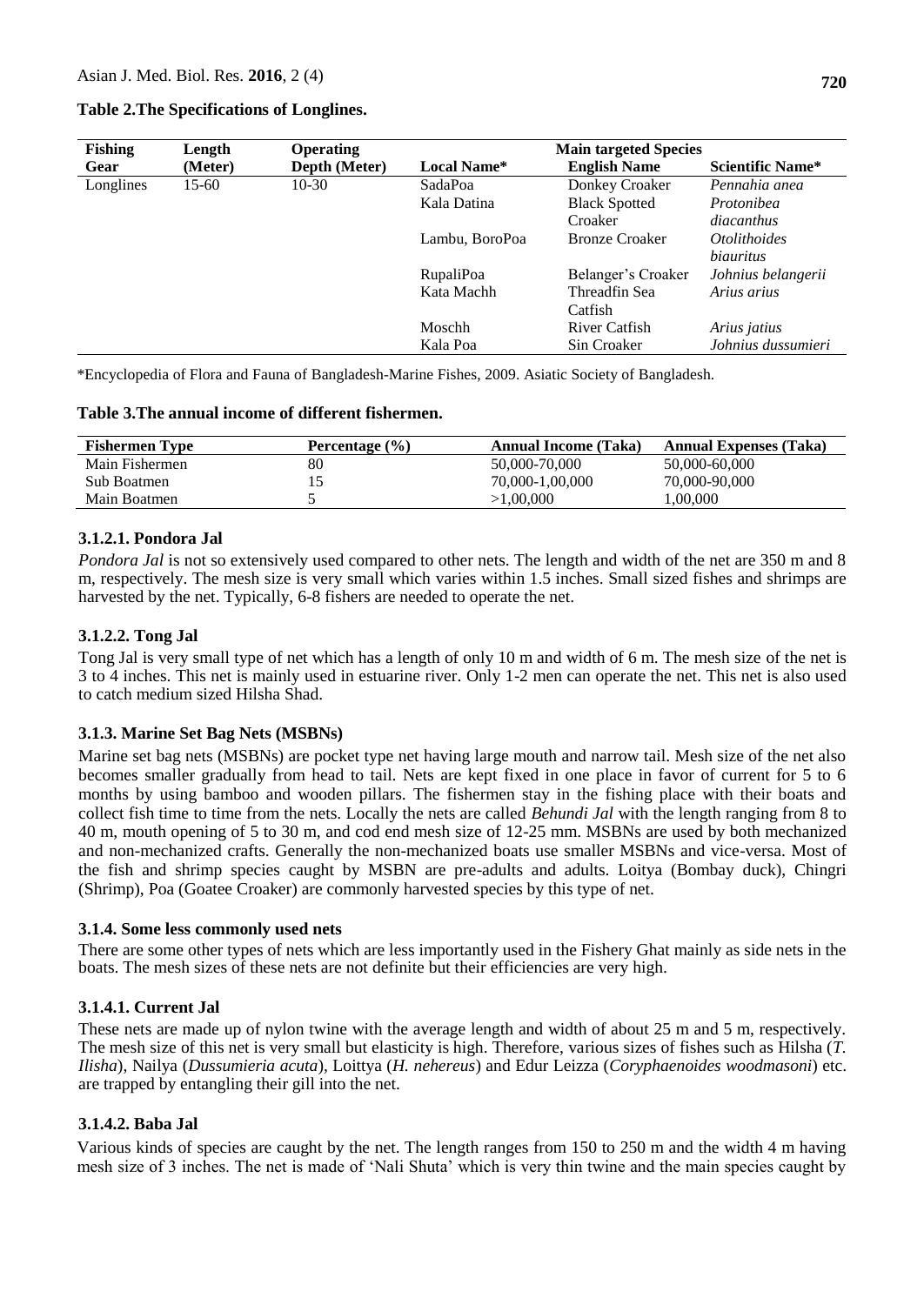the net are Hilsha (*T. Ilisha*), Nailya (*D. acuta*), Loittya (*H. nehereus*) and Edur Leizza (*C. woodmasoni*), Phaisa (*Thryssa mystax*), and Churi (*Eupleurogrammus mulicus*).

### **3.1.4.3. Chikon Jal**

Chikon Jal is similar to *Baba Jal* and it is also made of 'Nali Shuta'. The length and width of the net varies from 900 to 1000 m and 7 to 8 m, respectively, with the fixed mesh size of 4 inches. Similar kinds of fish species are caught by this net to that of *Baba Jal* additionally including Kata Machh (*Arius arius*), Chapa (*Scomberoides commersonnianus*), Maittya (*Rastrelliger kanagurta*) etc.

The use of different kinds of nets varies with seasons. It is obvious to use *Illish Jal* during the peak season of Hilsha Shad. Figure 3 showed the seasonality map of the use of different nets.

### **3.1.5. Longlines**

Longline is applied to catch the demersal or pelagic fishes. In this method, the gear involves setting out a long length of line of about 15 to 60 m (Table 2). Exceptionally sometimes the longline are used of about several kilometers in length. One end of the line is held by a heavy anchor and the other end marked by a flag is positioned by a heavy weight. Baited hooks are attached in the line after every 0.60 to 1.80 m length. Longlines are used between 10 m to 30 m depth and the hooks are baited with prawns, crabs, and entrails of fish. The common species targeted by longlines are *Pennahia argentata*, *Johnius belangerii*, *Protonibea diacanthus*, *Otolithoides pama*.

### **3.1.6. Fishing craft**

The speciality of the Fishery Ghat is that only single type of about 700-800 fishing boats are available in the ghat (Figure 4). All the boats are mechanized and operated by marine engines. These are called fishing boat or fishing trawler. Although they are called fishing trawler but they do not have enough facility as real fishing trawlers have. These trawlers are made up of wood of *'Gorjon'* and *'Goda'* trees mainly used for artisanal marine fishing. The length, width, and height of the boats ranges from 40-52 feet, 10-15 feet, 12-15 feet, respectively. The boat engines are operated by diesel as fuel and the fuel consumption ranges from 200 to 250 liters/engines/24 hours journey. The number of fishermen per boat varies from 20 to 24 persons. The carrying capacity of medium sized boat is 8-12 metric tons whereas for larger ones the capacity increases from 16 to 20 metric tons. There is cooking facility and a toilet, in the front platform specific place for keeping nets and under the platform two cold storage rooms are available in the trawlers. Usually the fishermen from the Fishery Ghat go for 10-15 days trip to the open sea for fishing.

#### **3.2. Socio-economic status of the fishermen**

In the study area, there were about 15000 fishermen who are directly involved in fishing activities. Randomly 53 fishermen were interviewed in different places such as in the boats, in the landing center, in the bazar and in the tea shop of the area. Results attempted to analyze the prevailing social and economic condition of the fishermen of the Patharghata Fishery Ghat. Data collected were mainly of about age group, religion, family type, education level of fishermen, housing condition, electricity facilities, alternative occupation, annual income and expense etc.

#### **3.2.1. Personal information**

The fishermen were interviewed about their personal matters through which an understanding regarding their livelihood status could be obtained.

## **3.2.1.1. Age group and sex**

In general older aged fishermen means more experienced and more efficient. The ages of the interviewee ranged from 11 to 60 years. Boatmen were the most experienced person in the boat and they were likely to be the most aged person among the crews. The age variations were categorized into five groups such as very young (11-20 years), young (21-30 years), middle aged (31-40 years), aged (41-50 years), and old (51-60 years). Data explained that the highest number (31%) of fishermen were from two age groups, one from 21-30 years and another from 31-40 years which indicated that young and middle aged fishermen are dominant in the Ghat (Figure 5). Out of 53 respondents, all were male which revealed that fishing is exclusively done by the male in this area.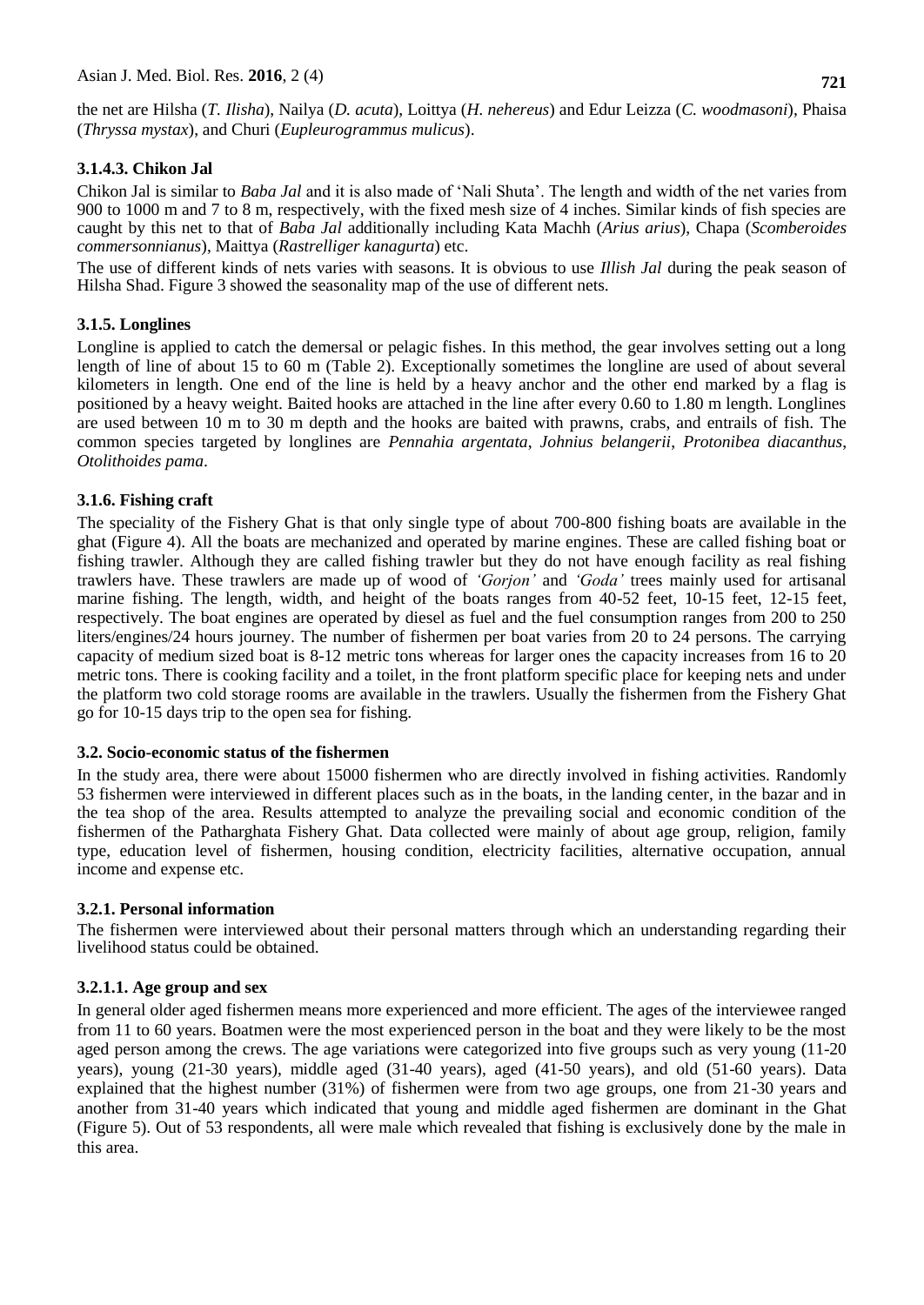## **3.2.1.2. Religion**

The fishing communities of Bangladesh include people of various castes, creed and status. It was found that Muslims were featuring as the absolute majority among sampled fishermen. Among 53 fishermen only five fishermen were Hindu and the rest of them were Muslim, meaning that 91% of the fishermen were Muslim, and the rest 9% was Hindu.

### **3.2.1.3. Locality of the fishermen**

The study revealed that the fishermen of the Ghat are not local. They came from other districts for the betterment of their livelihood. The fishermen from three districts such as Noakhali, Barisal and Bhola were dominating in the region. About 60% of the fishermen were from Greater Noakhali, 25% were from Bhola, 17% were from Barisal and the rest were from different districts (Figure 6).

### **3.2.1.4. Marital status and family type**

Majority of the fishermen were married. Even some fishermen of age below 20 years were married. More than 91% of the fishermen were married and the rest were unmarried. No divorced fishermen were found. Two types of family size were found to maintain by the fishermen, one was nuclear family- married couples with children and another was joint family- group of people related by blood or by law. However, it was found that fishermen like to live in joint family making good relation with their close relatives compared to nuclear family living only with their wives and children. About 54% families were found joint and rest 46% was nuclear. The average members of the nuclear and joint families were 3.78 and 7.83 per household, respectively.

#### **3.2.1.5. Literacy status of the fishermen**

The level of literacy is generally considered as an index of social advancement of a community. The literacy level of the fishermen of the Fishery Ghat was very low. The majority was illiterate whereas only few fishermen had their primary level of education and very few could only write their names and give a signature. Children were also found continue their education up to primary level or 5th class and onwards they dropped in and engaged to different kind of works to earn some money. Very few fishermen entered in the secondary class but did not complete their S.S.C. degree. The study revealed that 67% fishermen had hardly any kind of education, whereas, 27% fishermen had primary and 6% fishermen had secondary level of education (Figure 7).

#### **3.2.2. Way of living**

Way of living of an individual includes ones housing condition, having electricity, annual income and expense and so on. Housing condition is an important indicator of the economic condition of the fishermen.

#### **3.2.2.1. Housing condition and electricity facility**

Most of the fishermen lived in very poor housing conditions. All the fishermen had tin shed house that means the houses are either semi pakka or tin shed- made of tin. Most of the fishermen (94%) had no electricity supply in their houses as they were living in so remote areas (such as in Hatya, Ramgoti) where electricity facilities had not reached yet. Only 4% of fishermen had the privilege of electricity supply. The study revealed that although some of the fishermen had financial capability to use electricity but because of unavailability of electricity supply they (2%) were using solar panel alternatively (Figure 8).

#### **3.2.2.2. Annual income, expense and savings**

Level and sources of income are important socio-economic characteristics of a community. The study revealed that annual income of the main fishermen (about 80% of the total fishermen) was between Tk. 50,000 and 70,000. The sub boatmen had an annual income between Tk. 70,000 and 100,000 and this group covers 15% of the total number of the fishermen of the Ghat. The annual income of main boatmen was above Tk. 100,000 (Table 3). The study also reported that the annual expenses of the main fishermen were between Tk. 50,000- 60,000, whereas, such expenses of the sub and main boatmen were between Tk. 70,000-90,000, and about Tk. 100,000, respectively (Table 3).

Household income spent by the fishermen was on different fields such as food, clothing, healthcare, education, housing etc. The main spending areas were for food and treatment of the fishermen family members. The statistics showed that the fishermen spent more than 80% of their income for food supply, 10% for treatment, 5% for transport, and rest 5% to fulfill other basic needs of the family members such as education, clothing etc. (Figure 9). The study also found that they had no savings and sometimes in yearly expending basis they had to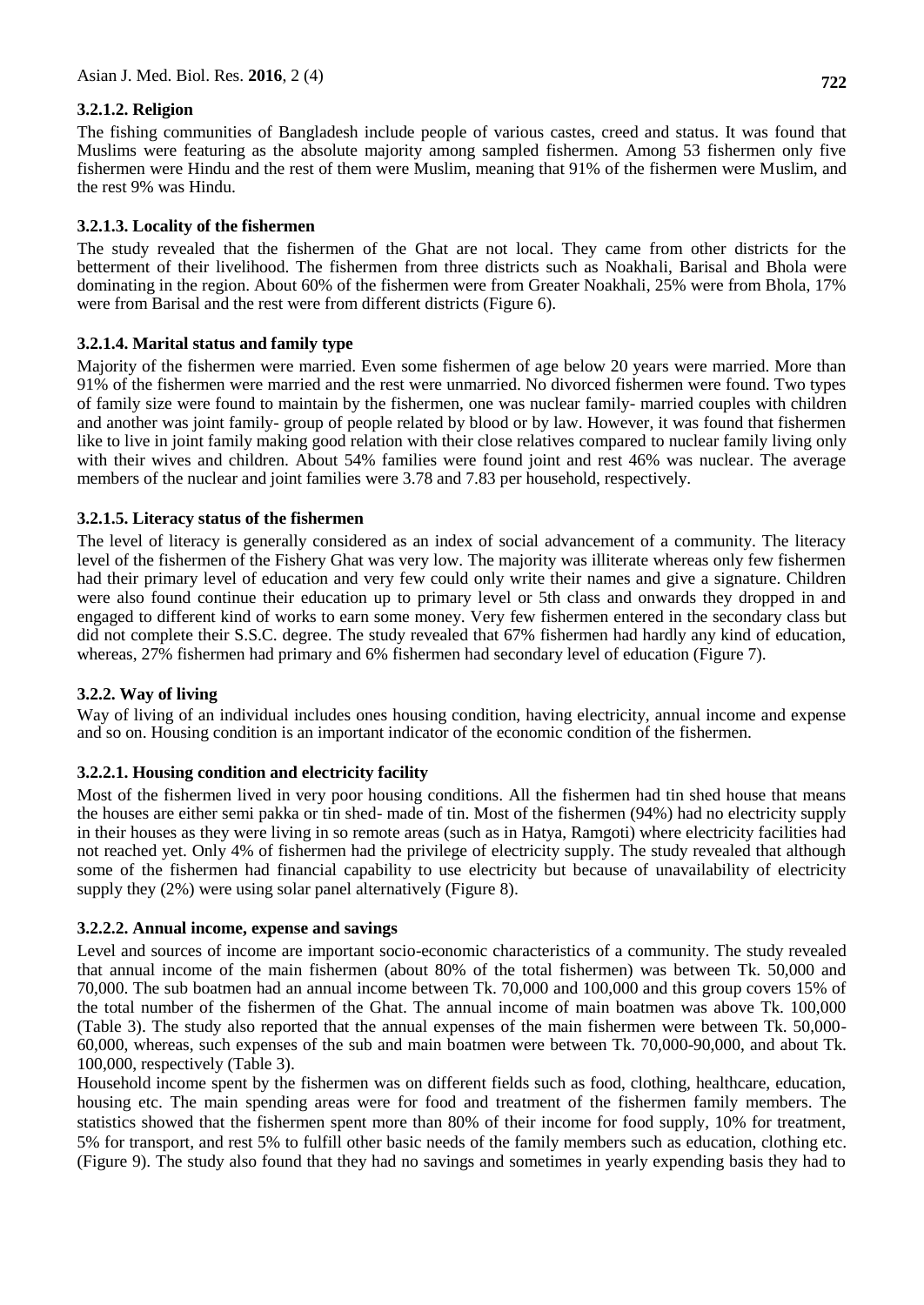spend more money than their income. During that time they borrowed money from others such as *aratders* or wholesalers.

### **3.2.2.3. Alternative occupation**

The fishermen were entirely dependent on fishing employment. They had embraced it as not only their traditional occupation but also as a cultural one. So they had lack of expertise in other fields of occupation. In the Fishery Ghat, most of them were Hilsha catching fishermen and during off season of Hilsha, they shifted to catch other species like Lakhua, Bombay duck, Datina etc. Whenever natural disasters took place, they had to come back to the shore and to wait for the situation getting safe. Due to injury or physical disability, some fishermen had to go back to home and changed their profession to become daily labor or rickshaw puller.

### **4. Discussion**

The Patharghata Fishery Ghat is one of the most important fish landing centers of Bangladesh. Huge amount of Hilsha fish is landed every day during peak season. Besides Hilsha, a large amount of other commercially important marine fish species viz. Maitta, Datina, Loitta, Coral etc. are also landed which introduced the landing center as highly important not only from the economic point of view but also as a place of employment opportunity of thousands of fishermen from different regions of Bangladesh. To catch these species, different types of fishing gears are used by the fishermen.

The gears and craft are classified on the basis of the multitude of fishing devices and techniques (Von, 1984). The study revealed that mainly three groups of nets are found in the Ghat, which are Large Mesh Drift Gill Nets (DGNs), Trammel Nets, and Marine Set Bag Nets (MSBNs). DGNs are the most dominant group containing 9 types namely *Vasha Jal, Ton Jal, Illish Jal, Lakkha Jal, Lal Jal, Maitta Jal, Hangor Jal, Moda Jal, Char Shuta Jal*. Among them the three most common types of nets are *Lakkha Jal*, *Lal Jal*, and *Char Shuta Jal*. In Megna river estuary, 5 types of gill nets are used (Siddique *et al.*, 2013) and similar types are also used by the fishermen of Hatiya *Upazila* of Noakhali district (Azam *et al.*, 2014). Gill nets have also been used to catch fish in South West Bengal region of India in three ways: a. wedged- held by the mesh around the body, b. gilled-held by mesh slipping behind the opercula, and/or c. tangled- held by teeth, spines, maxillaries, or other protrusions without the body penetrating the mesh (Pijush *et al.*, 2014). In the Fishery Ghat, more types of gill nets are found because of its effectiveness. There is no regulation and monitoring about the mesh size, twine strength, as well as net length and depth of these gill nets by the fisheries management and enforcement agencies to reduce by catch of non-target species. Marine Set Bag Nets (MSBNs) or *Behundi Jal* are used to catch Loitta, Chingri, Poa etc. in the study area. Behundi is a fixed bagnet with a rectangular mouth. It is harmful for marine ecosystem because of its irregular mesh size; it catches all sizes of fishes. Around Cox's

Bazar, these nets are used in the sea during October to March to catch bigger fishes of high economic value such as pomfrets, large croakers and Spanish mackerel (BOBP, 1985). Trammel nets are not so important to catch fish in the study area as most of the important fish species are caught by DGNs and MSBNs. However, nearly 70% of the total prawn catches in Tamil Nadu in India are caught by the traditional Trammel nets (Pillai *et al.*, 1994).

Mesh size has direct impact on the diversity of the fish. Smaller meshed nets are becoming threat for the marine fisheries resources because undesirable juveniles of different species are caught by the nets. In the Patharghata Fishery Ghat, the mesh sizes of different drift gill nets ranged from 2.5 to 12 inches; whereas, in India, the mesh sizes of nets are smaller ranges from 0.4 to 4.7 inches (Pillai *et al*., 2000). To conserve fish resources the government of Myanmar increased the minimum mesh size for prawn trawl nets to 1.5 inch (3.8 cm) and finfish trawl nets to 2.5 inches (6.35 cm) from September 2010 (ILO, 2015).

Fishing craft is a specialized boat, ship or other vessel used for fishing. In Bangladesh, there are about 3,06,642 fishing crafts (including 141 trawler, 43,960 traditional and 21,433 mechanized boat) engaged in fish transportation (DoF, 2012). In the Fishery Ghat, single type of wooden mechanized fishing boats is found which are also known as fishing trawlers. The length of the boat ranges from 40-52 feet and width is 10-15 feet. The general height of the boats ranges from 12-15 feet. The average size of mechanized fishing boats operated in Indian coast is much larger than the fishing boats of the Chittagong Fishery Ghat. The length of these boats ranges from 60-73 feet and width is 40-46 feet (Pillai *et al*., 2000), whereas, the length of the fishing vessels of offshore fishery of Thailand is more than 30 feet long (ILO, 2015). Locally the fishing crafts are specifically designed and constructed for fishing in the sea. Hence it is difficult to classify the crafts according to the net used because mostly fishermen use same boat for operating different nets. The principal considerations given to the development of fishing boat construction are higher catching power, smaller number of crews, and reduced operational costs. All the fishing vessels were mechanized in the study area; whereas, only 50% of the mechanized fishing boats were operated in the lower region of Megna river (Moula *et al.*, 1993).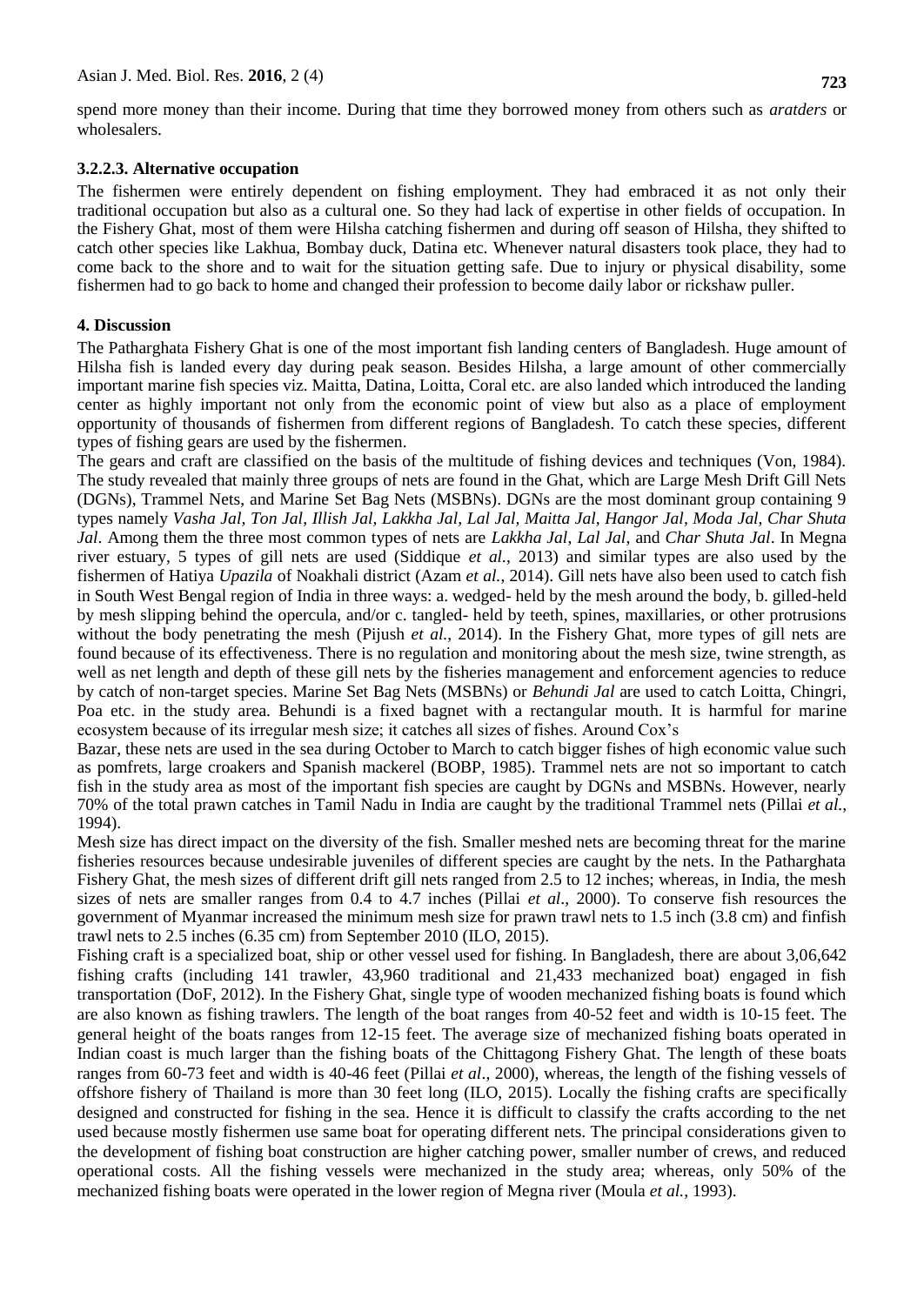Another purpose of this study was to determine the socio-economic status of fishermen of the Patharghata Fishery ghat, Chittagong. Especial emphasis was given on such variable namely age, education, family size, annual income, family members, electricity facilities and other socio economic issues.

The study explained that the highest numbers of fishermen (a total of 62%) were in two age groups, one from 21-30 years and other between 31-40 years indicating that young and middle aged fishermen are dominant in the Ghat. Similar ages of fishermen were found at the seasonal flood plain (beels) at Bagmara Upazila in Rajshahi, where most of the fishermen were at the age group of 31-40 years (Hossain *et al.*, 2009; Ali *et al*., 2008). Another study showed that 50% of the fishermen belonged to the age group of 31 to 40 years of the fishing community of the old Brahmaputra river (Kabir *et al.*, 2012) suggesting that young and middle aged fishermen are two most common groups which are involved in fishing in both marine and freshwater fisheries sectors in Bangladesh. The average members of the nuclear and joint families were found 3.78 and 7.83 per household, respectively in the Ghat. In Jamuna river area similar type of family structure such as 5.26 persons/household of nuclear family and 7.87 persons per household of joint family were found (Shahjahan, 2003). It is obvious that fishermen communities in Bangladesh have higher tendency towards joint family because of their poverty. From the study, it was found that majority (91%) of fishermen of the Chittagong Fishery Ghat area was married and only 9% were unmarried. Result by Ahmed (1996) in Tangail, Mannu (1999) in Kuakata and Shamima (2000) in Gallamari also depicted that the fishermen communities of those areas were also dominated by married people such as 94%, 92%, and 70%, respectively. Education level of a community directly influences their socio-economic condition. In the study area, maximum fishermen (67%) were illiterate, only 6% had secondary level of education and the rest (27%) had primary education level. Same result was found in the fishermen of Jamuna river area where, 66.33% fishermen were illiterate, 32.67% were up to primary level, and 5% only had secondary level of education (Shahjahan, 2003). It is a common phenomenon in Bangladesh that most of the fishermen cannot even write their names. It was observed that 80% of fishermen had lowest annual income (BDT 50,000-70,000); whereas, 15% of fishermen had moderate annual income (BDT 70,000-100,000). Only 5% of the fishermen had an annual income of above BDT 100,000. On the other hand fishermen from inland water bodies had comparatively higher annual income to the fishermen from the Fishery Ghat. Islam *et al.* (2013) found that the annual income of the fishermen from Monirampur upazila of Jessore district was about BDT 1,15,0500. The present study revealed that about 94% of fishermen had no electricity facilities; whereas, only 4% and 2% of fishermen had electricity and solar panel, respectively. However, various studies about the socio-economic status of fishermen in different inland localities found that communities of inland water bodies enjoy more basic facilities compared to marine fisheries community. Ali *et al.* (2008) and Hossain *et al.* (2015) recorded that about 62% and 36% of the fishermen in Bagmara upazila of Rajshahi district and Punarvaba river area of Dinajpur district had electricity facilities, respectively. The fishermen of the Chittagong Fishery Ghat were mainly from Char areas of southern area of the country where no electricity facilities had yet been reached. That is why they had to live without electricity.

## **5. Conclusions**

There are different types of fishing nets used in the Chittagong Fishery Ghat to catch different fish species and most of them are Large Mesh Drift Gill Nets (DGNs). The mesh size of the nets varied from small (less than 2 inches) to very big (more than one foot) and therefore fishes of various sizes are caught. Of the nets three types (*Lakkha Jal, Lal Jal, Char Shuta Jal*) are most commonly used to catch variety of species including Hilsha, Lakhua, Datina, Maitta etc. But there is single type of fishing craft only found in the Fishery Ghat. This is causing a great trouble to the fishermen in handling different types of nets from a single type of craft because each type of net has specific length and width and most importantly, different number of man power is needed for different types of net. Therefore 'post-harvest-loss' has been reported (Alam, 2010). Moreover, Current *Jal*, a devastating type of fishing net, is used in the Ghat during off season to catch smaller sized Hilsha fish and therefore the abundance of Hilsha fish is affected. The Marine Set Bag Nets locally called *Behundi Jals* are also found to catch different types of fish species. These types of nets have greater efficiency to catch fish, but the major disadvantages of the nets are the indefinite mesh sizes. So fishes of all sizes are caught by the nets and most of them are unwanted. The fish diversity is directly affected by the use of these types of nets. These conditions are taking place due to the lack of intervention of local authority. Proper guideline and management policy will easily reduce those problems. On the other hand, socio-economic condition of the fishermen is not satisfactory and is not improving with the time due to loan of high interest, illiteracy, worse weather condition, more intermediaries in the marketing chain etc. If fishermen cannot get education, loan of low interest, proper health and sanitation facilities, their socio-economic condition will never be improved. Government and nongovernment organizations have to take proper steps to improve their socio-economic condition by effective planning.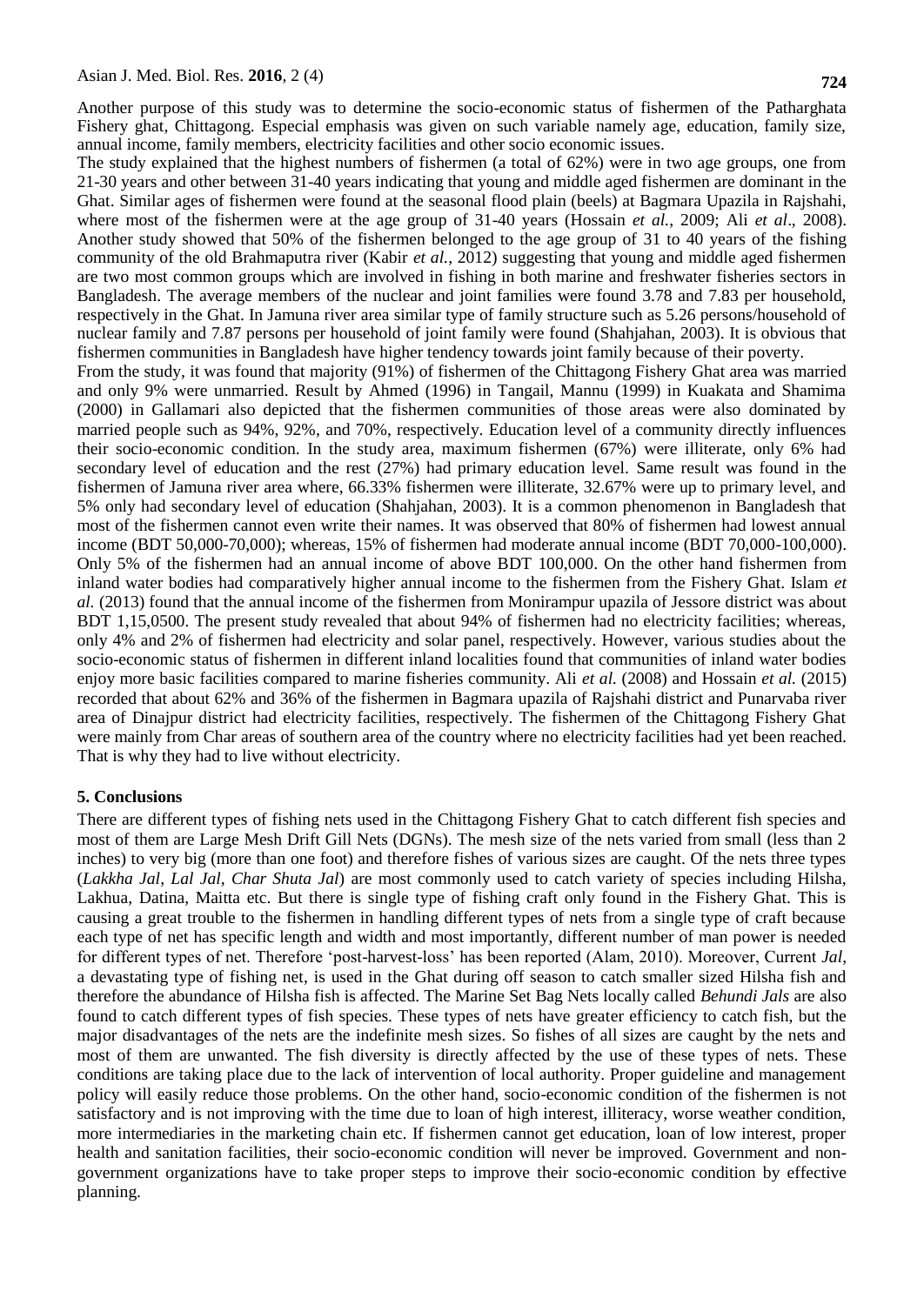There are some limitations during conducting this study. These limitations can be concluded as follows.

- a) Almost all the fishermen are illiterate. So that it was difficult to make them understand about the objectives of the study.
- b) Most fishermen hesitated to answer firstly.
- c) In most cases information's (data) were based on their experiences.
- d) Data were collected only for two months and there had been a possibility of the seasonal variability of the use of different gears.

#### **Acknowledgements**

The authors gratefully acknowledge Upazila Fisheries Officer (UFO), Chittagong; fishermen and intermediaries in the study area, for providing valuable information.

#### **Conflict of interest**

None to declare.

#### **References**

- Ahmed NU, 1996. Report of the fishermen's socio-economic survey. Fisheries survey and Monitoring program, Department of fisheries, Tangail. 1p.
- Akter H, MR Islam and MB Hossain, 2012. Fecundity and Gonadosomatic Index (GSI) of Corsula, *Rhinomugil corsula* Hamilton, 1822 (Family: Mugilidae) from the Lower Meghna River Estuary, Bangladesh. Glob. Veter., 9:129-132.
- Alam AKMN, 2010. Post-harvest loss reduction in fisheries in Bangladesh: a way forward to food security. National Food Policy Capacity Strengthening Programme (NFPCSP).
- Alam MF and TK Das, 2007. Fishermen and Community Based Fisheries Management in Bangladesh: A Study on Conflict and Cooperation, Dhaka: Chayanica.
- Ali MH, MD Hossain, ANGM Hasan and MA Bashar, 2008. Assessment of the livelihood status of the fish farmers in some selected areas of Bagmara upazilla under Rajshahi district. J. Bangladesh Agril. Univ., 6: 367–374.
- APCAS, 2016. Fisheries Statistics in Bangladesh: Issues, Challenges and Plans. Asia and Pacific Commission on Agricultural Statistics/16/6.3.2.
- Azam AKMS, D Saha, M Asadujjaman, KR Mahbub and MH Minar, 2014. Fishing Gears and Crafts Commonly Used at Hatiya Island: A Coastal Region of Bangladesh. Asian J. Agril. Res. 8: 51-58.
- Bennett E and Chattermoul, 1998, cited in Ghani A, N Ahmed, F Ahmed, A Kashem, 2008. Two Case Studies on Water Bodies and Livelihood of Haor Areas, Sylhet: IDEA.
- Bob P, 1996. Inland Fisheries and Property Rights in Bangladesh- Exploring the Case for Co-management. Asia- Pacific J. Env. Dev. 3.
- BOBP, 1985. Marine small-scale Fisheries of Bangladesh: a general description. Food and Agriculture Organization of the United Nations (FAO).
- Chakraborty SC, MA Hossain and ME Hoq, 1995. Traditional inland fishing methods in Bangladesh. J. Asiat. Soc. Bangladesh Sci. 21: 19-27.
- DoF, 2012. Fish fortnight compendium 2012. Department of Fisheries, Ministry of Fisheries and Livestock, Dhaka, Bangladesh, 144p.
- Ghani A, N Ahmed, F Ahmed and A Kashem, 2008. Two Case Studies on Water Bodies and Livelihood of Haor Areas, Sylhet: IDEA.
- Hameed MS and MR Boophendranath, 2000. Modern Fishing Gear Technology, Das Publishing House, Delhi, 3p.
- Hossain FI, MI Miah, MHA Hosen, R Pervin and MR Haque, 2015. Study on the Socio-Economic Condition of Fishermen of the Punorvaba River under Sadar Upazila, Dinajpur. J. Fish., 3: 239-244.
- Hossain MI, C Siwar, MB Mokhtar, MM Dey and AH Jaafar, 2009. Socio-economic Condition of Fishermen in Seasonal Floodplain Beels in Rajshahi District, Bangladesh. Res. J. Soc. Sci., 4: 74-81.
- Hussain MM, 2010. The Socio-economic Situation and Occupational Challenges of Fishermen in Sylhet. SUST Studies, 15: 94-103.
- ILO, 2015. Value chain analysis and competitiveness strategy: marine capture fisheries: Myeik and Yangon, Myanmar / International Labour Organization, ILO Liaison Officer for Yangon Myanmar.
- Islam MR, MN Hoque, SM Galib and MA Rahman, 2013. Livelihood of the fishermen in Monirampur Upazila of Jessore district, Bangladesh J. Fish., 1: 37-41.
- Kabir KMR, RK Adhikary, MB Hossain and MH Minar, 2012. Livelihood Status of Fishermen of the Old